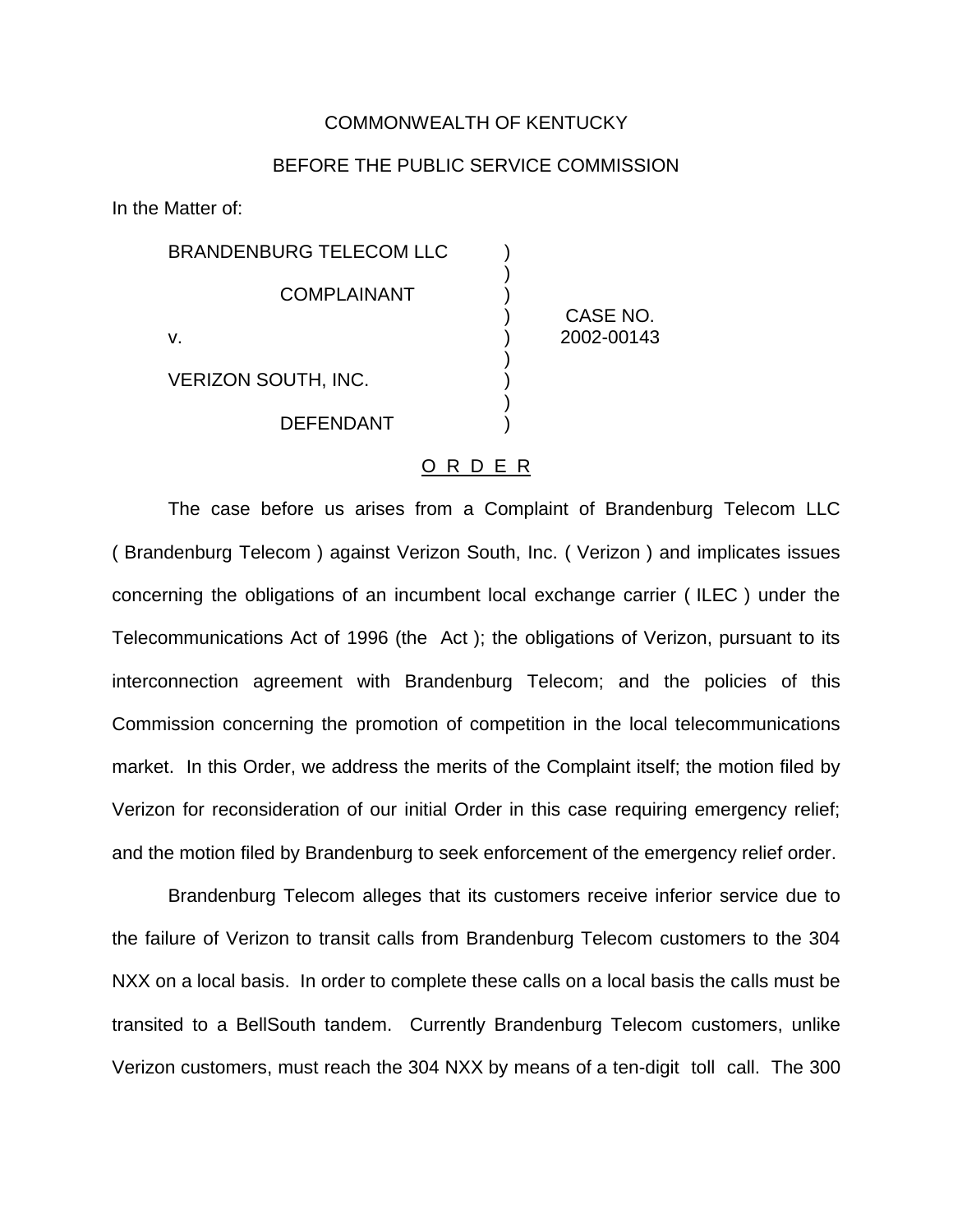NXX will soon have the same dialing configuration. Other NXX s appear similarly affected. Brandenburg Telecom claims that Verizon is required by law and by its contract to provide transit that will enable Brandenburg Telecom customers to receive local calling to this NXX. Brandenburg Telecom also states that it is perfectly willing to reimburse Verizon for all costs Verizon incurs in transporting traffic to the 304 NXX by means of Verizon s Elizabethtown tandem pursuant to Section 12.5 of the parties interconnection agreement.<sup>1</sup>

Verizon disputes Brandenburg Telecom s characterizations of both the law and the parties agreement, and has filed a motion to dismiss the complaint.<sup>2</sup> The parties contract, Verizon asserts, does not specifically provide for the tandem-to-tandem service Brandenburg Telecom seeks.<sup>3</sup> Verizon depends upon Section 12.1 of the parties agreement, which defines Tandem Transit Traffic as traffic that originates on Brandenburg Telecom s network and is transported through a Verizon Tendem to the central office of a CLEC, ILEC other than Verizon, Commercial Mobile Radio Service (CMRS) carrier, or other LEC, *that subtends the relevant Verizon Tandem to which BTLLC delivers such traffic. <sup>4</sup>* The definition further provides that Subtending Central Offices shall be determined in accordance with and as identified in the Local Exchange Routing Guide (LERG). Verizon asserts that, as the LERG identifies the subtending

<sup>1</sup> Post-Hearing Brief of Brandenburg Telecom at 3-4.

 $2$  Verizon South, Inc. s Post Hearing Memorandum and Motion to Dismiss the Complaint of Brandenburg Telecom LLC ( Verizon Brief ).

<sup>&</sup>lt;sup>3</sup> Verizon Brief at 1.

 $4$  Verizon Brief at 3, quoting the Agreement, Section 12.1 (emphasis supplied).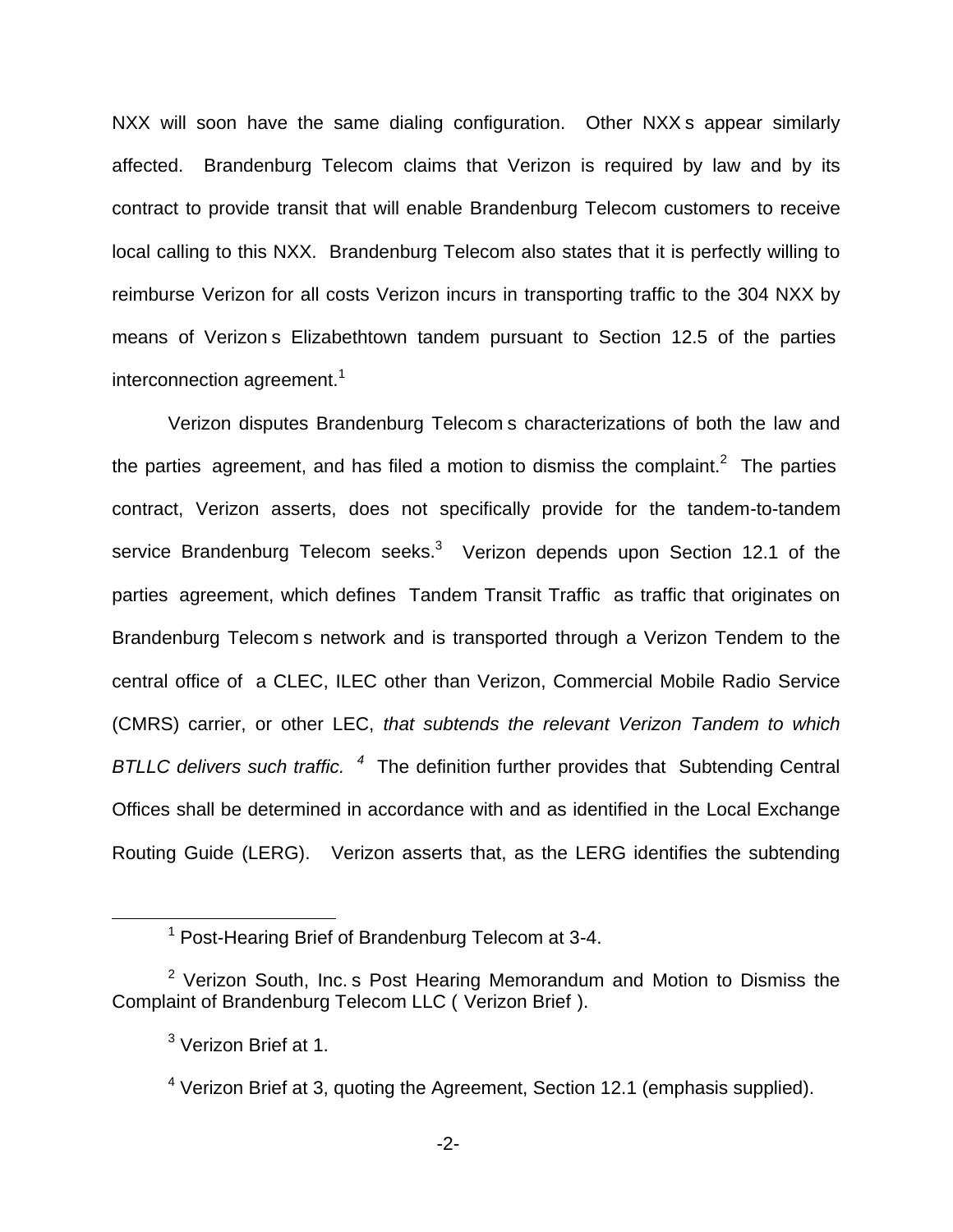office of the BellSouth tandem in Louisville as that of Sprint Spectrum rather than that of Verizon, it has no obligation to transit, via its own Elizabethtown tandem, Brandenburg Telecom customers calls to the  $304$  NXX.<sup>5</sup> Verizon further declares that it does not offer the service Brandenburg Telecom demands to any CLEC and that it had no intention to offer it to Brandenburg Telecom. $6$  Brandenburg Telecom, Verizon argues, should contact BellSouth or Sprint, the carriers whose networks Brandenburg Telecom customers calls must traverse, and negotiate its own agreement to provide its customers with toll-free calling to the  $304$  NXX.<sup>7</sup> Further, Verizon claims that, as Verizon s access tandem in Elizabethtown and BellSouth s tandem in LouisvIlle do not generate terminating records, Verizon cannot separate its own traffic to the 304 NXX from Brandenburg Telecom s and provide billing. Verizon claims that its expenses to provide this service to Brandenburg Telecom could even include legal expenses resulting from breach of its contracts with BellSouth and Sprint. <sup>8</sup> Further, Verizon asserts that it has no obligation to exchange all traffic that is local to Brandenburg Telecom s customers; and that Brandenburg Telecom, not Verizon, is responsible for ensuring that its customers receive service at parity with that provided by Verizon.

We conclude that Verizon misreads the Act, and that its highly technical parsing of a single section of the parties contract fails to override three key considerations: [1]

- <sup>6</sup> Verizon Brief at 5.
- <sup>7</sup> Verizon Brief at 6.
- <sup>8</sup> Verizon Brief at 7.

<sup>5</sup> Verizon Brief at 3.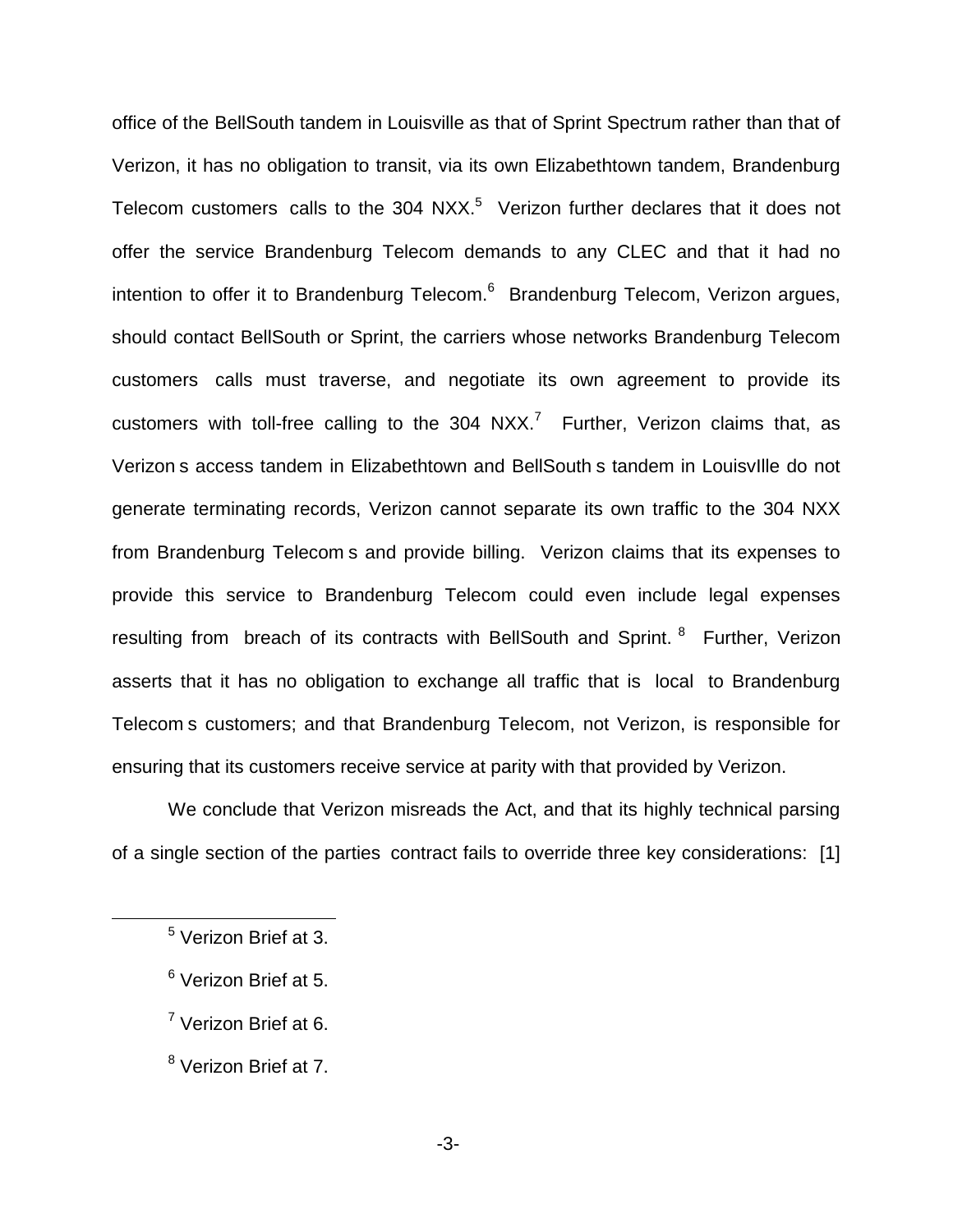47 U.S.C. § 251(b)(3) unequivocally places upon Verizon, as an ILEC, [t]he duty to provide dialing parity to competing providers of telephone exchange service and telephone toll service. Parity does not exist when the CLEC s customers must dial 10 digits and incur toll charges to reach a local number an ILEC s customers may reach by dialing 7 digits without a toll charge. [2] 47 U.S.C. § 251(c)(2) just as unequivocally imposes upon Verizon the duty to provide, for the facilities and equipment of any requesting telecommunications carrier, interconnection that is at least equal in quality to that provided by the local exchange carrier. [3] While the parties contract does not, as Verizon points out, expressly provide for the technical mechanism that would resolve the problem of Brandenburg Telecom and its customers, it does not *exclude* use of such a mechanism; and it strains credulity to believe that the parties intended their contract to provide merely a portion of the local exchange service enjoyed by Verizon s customers to those of Brandenburg Telecom.

In short, we do not accept Verizon s construction of the parties contract. To do so would be to hold that a single section s lack of specificity regarding a single mechanism to provide parity of service overrides the intent of the entire contract: to enable Brandenburg Telecom to compete with the incumbent in return for a reasonable price pursuant to 47 U.S.C. § 251. As Brandenburg Telecom points out, its customers inability to make a local call to an NXX that is local to the incumbent s customers, unless it incurs the expense to duplicate a network structure that already exists, is highly destructive to its ability to compete.

However, even if the contract could be construed as Verizon suggests, the contract itself would be in violation of federal law requiring an ILEC to provide

-4-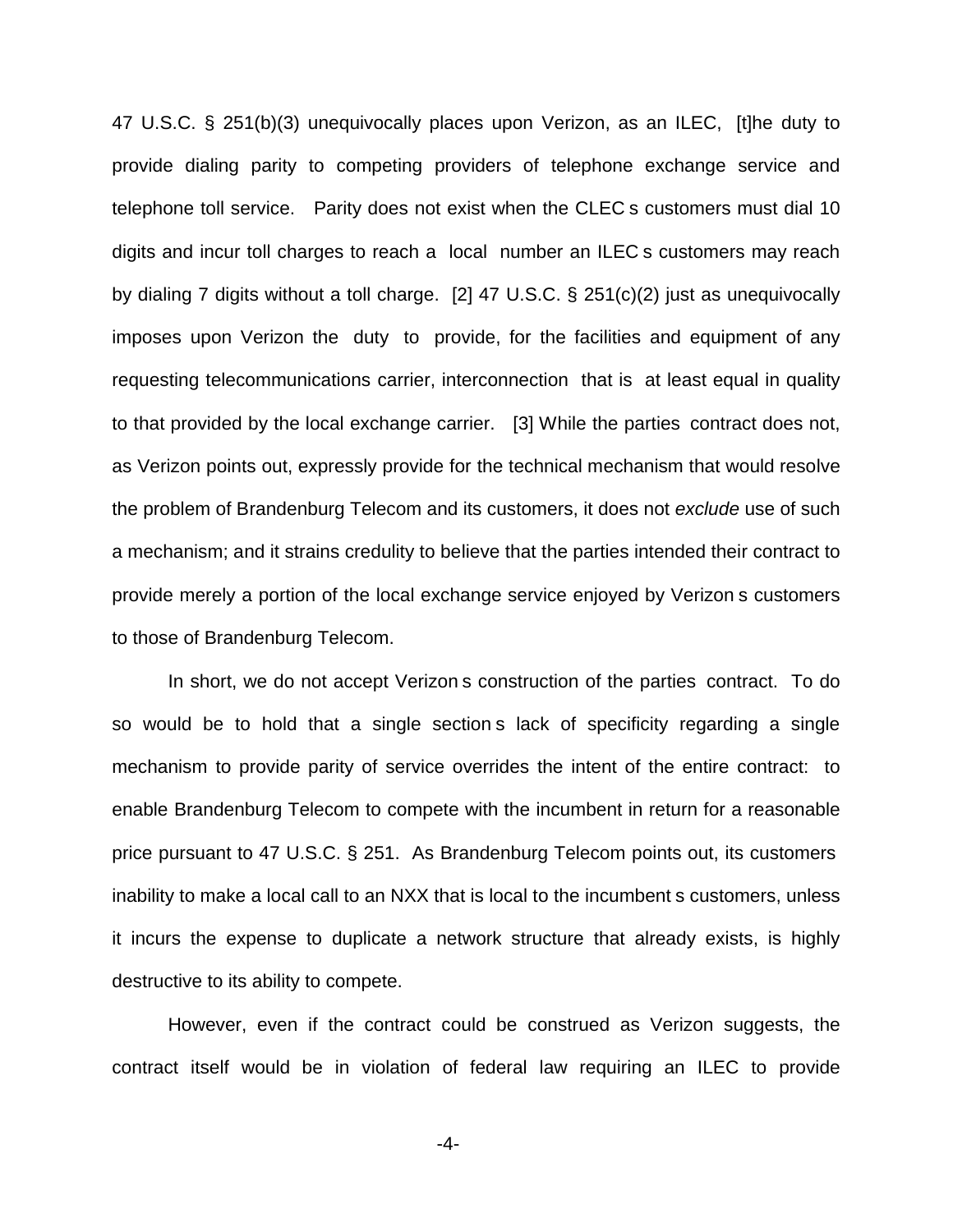interconnection at parity to a requesting telecommunications carrier. Under such circumstances, reformation of the contract by this Commission would be an appropriate remedy, particularly as the LERG is subject to constant revision, and, under Verizon s interpretation, would enable it unilaterally to delete portions of the local area available to Brandenburg Telecom customers. To the extent that this isolated provision in the parties contract can be construed to subject Brandenburg Telecom and its customers to such practices, it is in violation of Section 251 of the Act, the requirements of which we have been given responsibility to enforce by Section 252(c)(1). As a result, it is unenforceable. $9$  Finally, as the regulatory body charged by the General Assembly to ensure that Kentuckians receive adequate and nondiscriminatory utility service upon reasonable terms and conditions, we cannot countenance the penalty visited upon Brandenburg Telecom s customers by Verizon s refusal, *even if it receives compensation from Brandenburg Telecom,* to transit the traffic at issue here.

Our decision today will not negatively affect Verizon. It will be fairly compensated. Pursuant to the instant agreement, once Brandenburg s transit traffic exceeds a DS1 level, Brandenburg will necessarily have to make alternative arrangements for transport of its traffic, thereby limiting any impact on Verizon s network.

As a final matter, we address Verizon s concern that its acquiescence in Brandenburg Telecom s request will subject it to legal expenses due to alleged breach of its contract with BellSouth. First, we note that Verizon has presented no testimony

<sup>&</sup>lt;sup>9</sup> See Kessler v. Jefferson Storage Corp., 125 F.2d108, 111 (6<sup>th</sup> Cir. 1941) (legal portions of a contract will be enforced while those which are illegal will not ).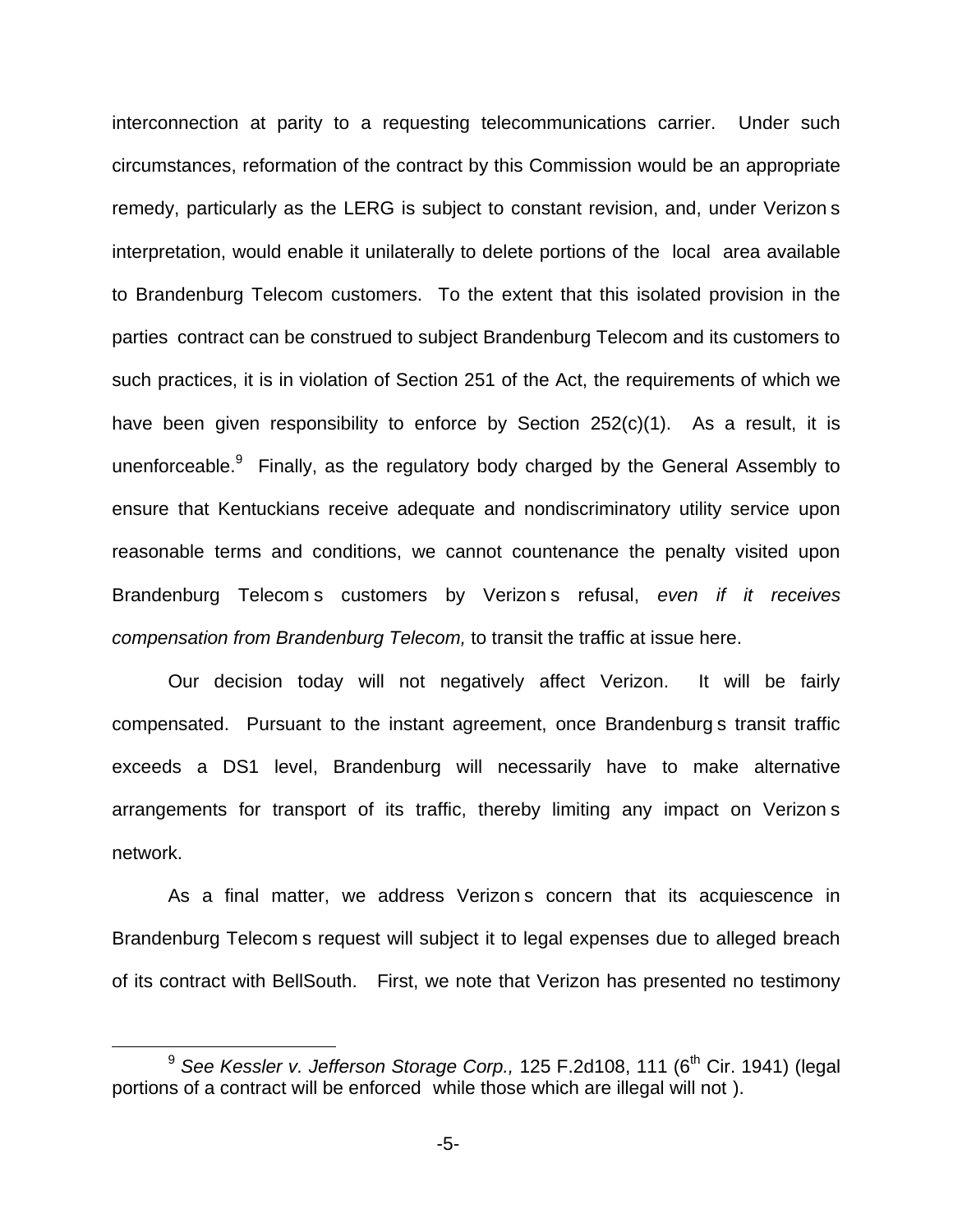from BellSouth to the effect that it would object to the arrangements Brandenburg Telecom seeks. In addition, the provisions of the Verizon-BellSouth agreement expressly contemplate that the parties will act as intermediary transit providers for a third party s traffic. Section 1.7 of the Verizon-BellSouth Local Interconnection attachment establishes the means for these arrangements.

Having addressed the merits of the complaint, we now turn to the two pending motions. Verizon s motion for rehearing is denied based on the rationale contained in this Order. Brandenburg Telecom s motion for the Commission to seek enforcement of its emergency order in a court of general jurisdiction is held in abeyance pending Verizon s expected compliance with this Order.

Accordingly, the Commission, having considered Brandenburg Telecom s complaint and Verizon s response thereto and having heard testimony on all issues and being otherwise sufficiently advised, HEREBY ORDERS that:

1. Verizon shall, not later than 3 days from the date of this Order, begin transiting all Brandenburg Telecom traffic destined for telephone numbers within the same local calling exchange, including traffic destined to the 304 NXX customers.

2. Brandenburg Telecom shall record the traffic transited to the 304 NXX customers and other similarly situated customers and shall supply billing information to Verizon.

3. Verizon shall bill Brandenburg Telecom at the relevant reciprocal compensation rates and for any other incurred expenses.

-6-